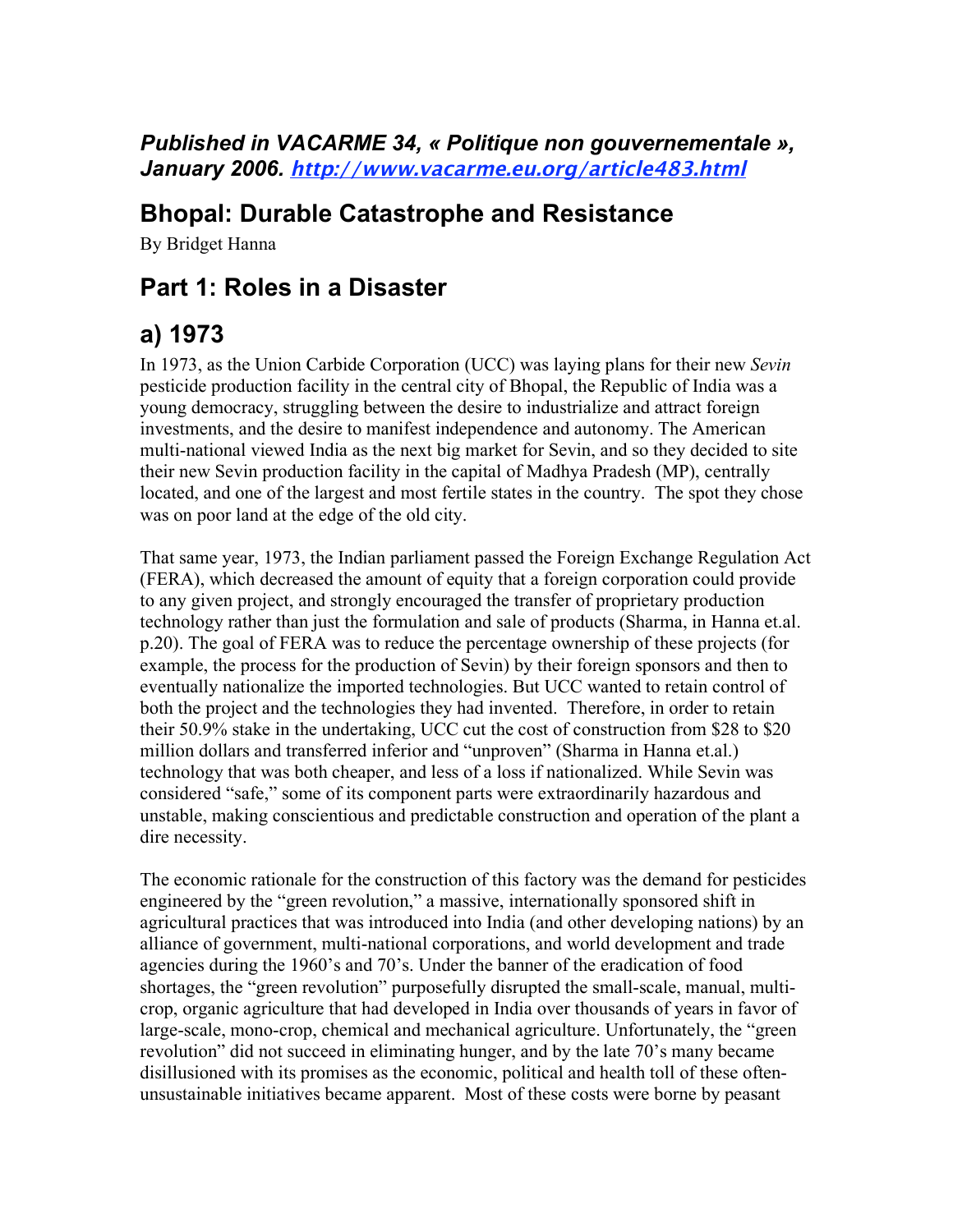farmers who were displaced from their small plots of land when mechanized agriculture began to demand huge landholdings. This population migrated to cities like Bhopal, settling densely on the outskirts on what land was available – in this case the same land claimed by UCC. These squatters' colonies (*bastis)* were illegal, and though usually tolerated by the government were not entitled to state services like sewage, piped water or roads. Additionally, most of those who lived there did not possess the documents of citizenship, like birth, marriage or death certificates, or voter registration cards. The middle classes viewed these expanding slums as dangerous and unsanitary, and they remain subject to demolition at the whim of local politicians. By 1980, when construction on UCC's factory was finally completed, the slums had expanded to meet the walls of the new factory.

# **b) 1984**

At midnight on December  $3<sup>rd</sup>$ , 1984, while most of the city was sleeping, a 40-ton tank of Sevin's most dangerous component, methyl isocyanate (MIC), ruptured. All six of the plant's safety systems, including the refrigeration for the highly reactive MIC (which must be kept at 0 degrees Celsius), were not functioning or had been turned off to save money (\$30 per day the case of the refrigeration system). Therefore, the lethal gas, which breaks down under pressure to substances like hydrogen cyanide, phosgene and carbon monoxide, began spreading – heavier than air and low to the ground – over 600,000 of Carbide's sleeping neighbors. Most of those in Old Bhopal were affected, most of those in New Bhopal, protected by the lake and the altitude, were not. The number of people who died that night, like the number of chronically ill and genetically damaged, continues to be a contested and highly politicized issue. Very few of the victims were likely carrying identifying documents, and many were summarily buried in mass graves or cremated immediately, however the government has legitimized only the documented and registered individual deaths. The official death toll is therefore less than 3,000. However, estimates based on the number of burial shrouds and wood for cremation purchased in the aftermath brings the estimate to at least 15,000, and a UNICEF official at the scene estimated up to 25,000 had perished from the gas.

## **c) Incompetent Justice**

In the immediate aftermath, American personal injury lawyers flocked to Bhopal, signing up victims by the thousands. They uniformly promised gigantic rewards, often took with them the victims' only documents, and sometimes hired local goons to "recruit" clients. In part to stem these unscrupulous practices, and in part to expedite the legal process (UCC was promising to bring every single claimant to the stand, an undertaking that could have taken decades), India passed the *Bhopal Gas Processing and Claims Act* of 1984, which appointed the government sole representative of and negotiator for all 600,000 (or however many the government decided qualified) gas victims in *parens patriae*. Legally this labeled the victims "juridically incompetent," a status usually reserved for the very young or the insane.<sup>1</sup>

<sup>&</sup>lt;sup>1</sup> Veena Das notes that despite the insanely dangerous nature of the both the industry and its thoughtless location, "the people to be declared incompetent were neither the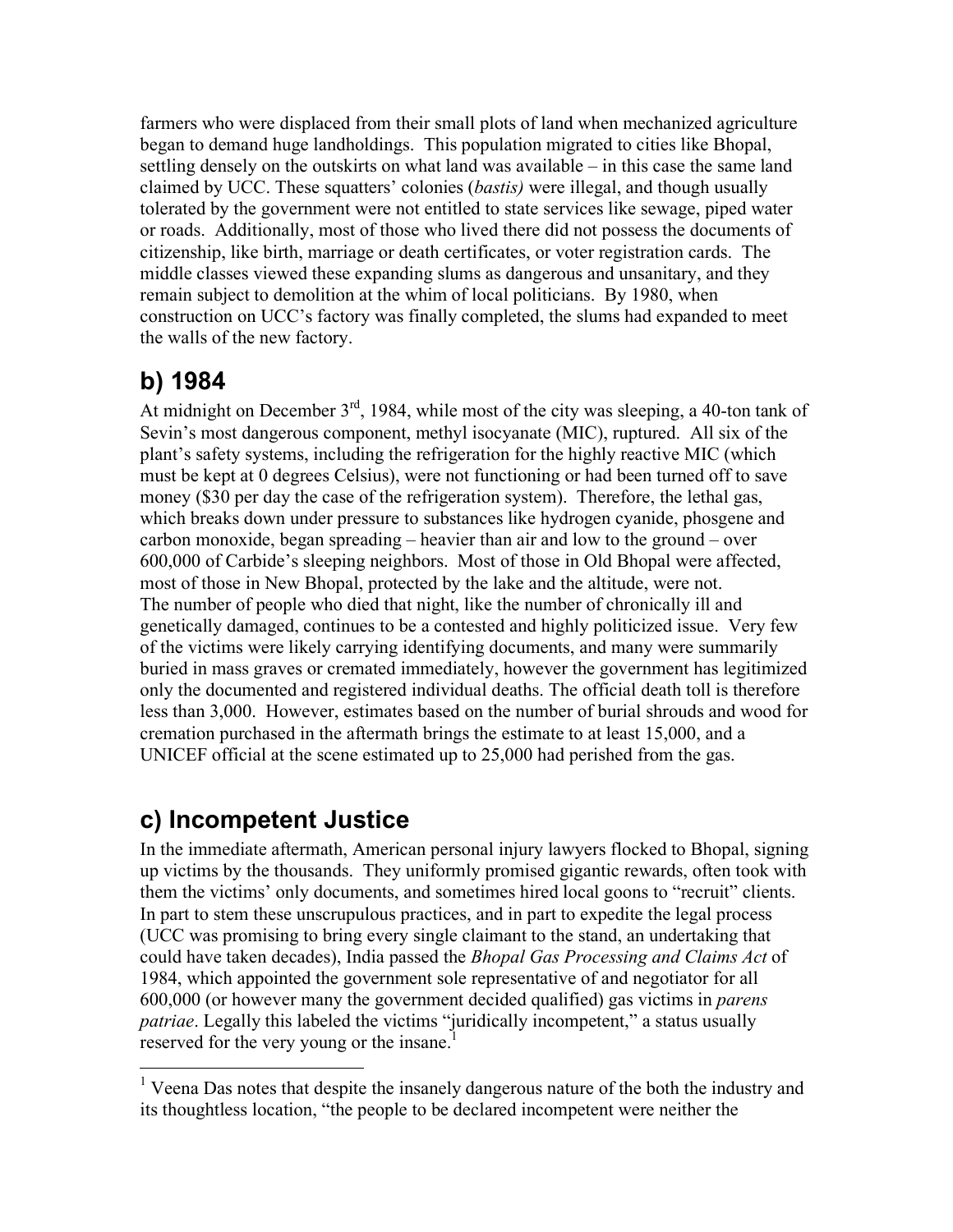The Indian government then took their case against Carbide to the Second District Court of New York, arguing, poignantly, that "the interests of justice required the case to be tried in the United States on the grounds that [India's] own legal system was backward and procedurally outmoded, lacking any class action device or other provision for representative suits, burdened with the legacy of colonialism, and subject to massive delays caused by endemic docket backlogs"(Sharma in Hanna et.al. 2005). At a moment when American legal justice seemed applicable to Bhopali survivors, the Indian government strategically confessed to the inability of its own infrastructure – legal, and as it would turn out later, medical, scientific, bureaucratic, social or economic – to grasp or adequately address the ramifications of this catastrophe. The presiding Judge Keenan, however, summarily dismissed this argument, acutely aware of the precedent it would set for other communities around the world victimized by American corporations. As Rajan Sharma (a legal expert on Bhopal and a litigator in a current Alien Tort on behalf of several Bhopal survivors) has written, Keenan's "decision rested, in part, on the notion that trying the case in the US courts would amount to 'yet another instance of imperialism' imposing foreign legal standards upon a developing country with 'vastly different values,' different levels of 'population' and 'standards of living.'" (Sharma, in Hanna et. al. p. 71) The message from Keenan's court was unambiguous: American courts are for American citizens. The criminal acts committed by Americans abroad did not and would not function to bestow American-style rights on their victims.

### **d) Civil settlement**

 $\overline{a}$ 

In 1989, the government and UCC, without accepting any survivor representation or testimony, settled the civil case against UCC in the Indian Supreme court for a one-time sum of \$470 million dollars (approx. \$500 per person for lifelong injury or disability) with no stipulations for treatment, research or long-term rehabilitation. As a bonus, the court additionally quashed the criminal charges of culpable homicide against UCC and its former CEO Warren Anderson. Then in 1991 – largely as a result of activist pressure and local and international public outrage – the supreme court revisited the settlement issue. Rather than increasing the amount payable by the corporation, the government instead stipulated that were the amount to be deemed insufficient in the future, the government of India would make up the difference. Explicitly, for the first time, and under the guise of a generous revision, the government established a structural motivation to shortchange the survivors. And although the supreme court reinstated the criminal charges against UCC and Anderson in the same decision, crucially reactivating the possibility of justice for the corporation and its executive, the government has shown little energy since for pursuing these warrants.<sup>2</sup>

government nor the multinational, but ironically the sufferers themselves." (Das, in Hanna et.al eds. p. 56)

 $2 \text{ In } 2002$  India finally delivered the arrest warrant for Warren Anderson to the United States Justice Department. Six month later, despite the joint extradition treaty between India and the USA, the Justice Department declined to extradite Anderson.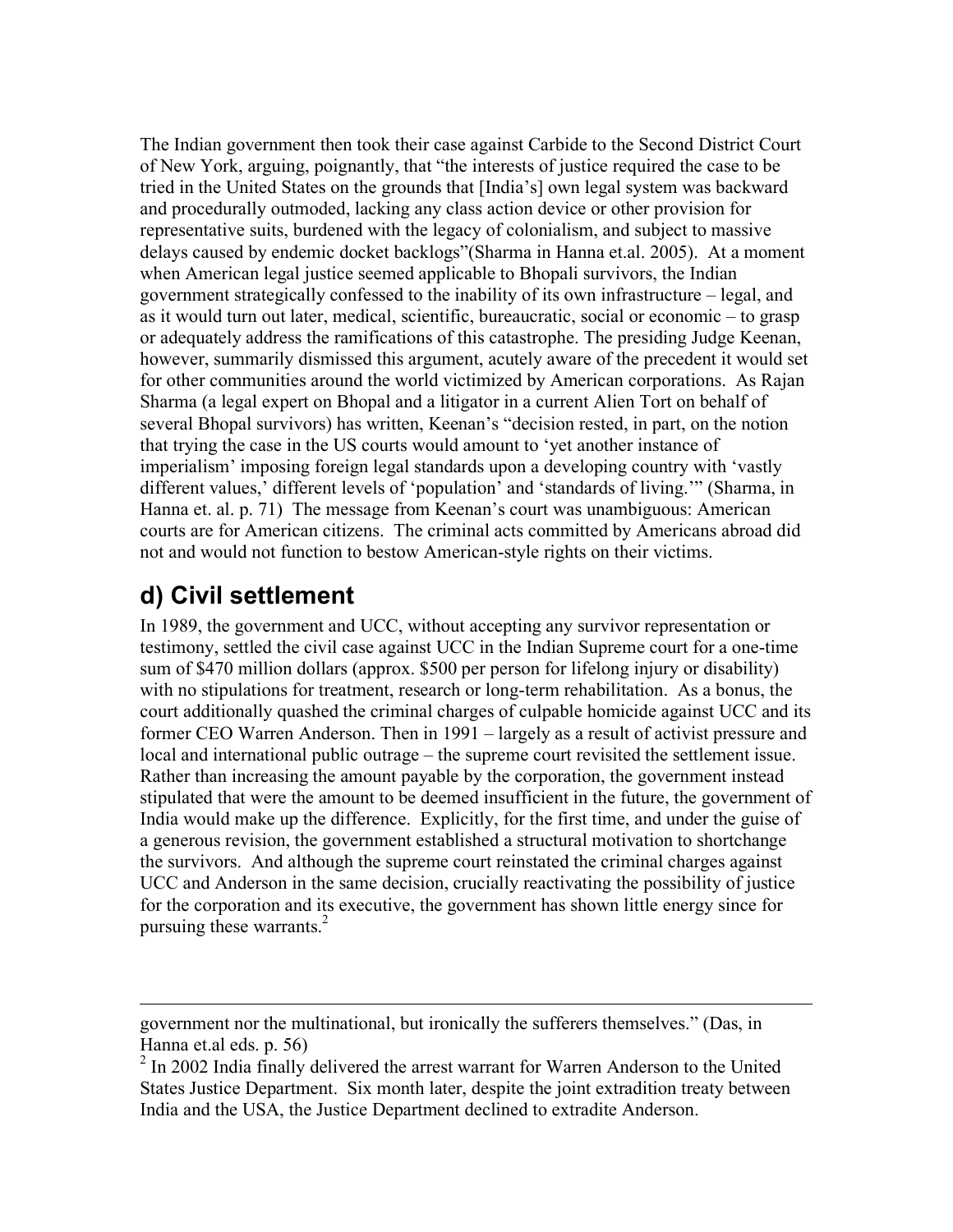Sadly, India's characterization of their own legal system was proven accurate by their handling of the settlement. The government's subsequent policy has been to work to constrain the parameters of the disaster by presuming the competence of the same systems they previously critiqued, attempting to neutralize or discredit any claims that exceeded them. Generally aligning their interests with those of the corporation, the government has labored to turn Bhopal into a one-time event effectively resolvable within India, by India, and in a way specifically unthreatening to local and international corporations that might invest there in the future. Through this attempt to cover for the corporation and to grapple with a problem more complex than they want it to be, the Indian government incidentally implicated themselves in an unprecedented social welfare and rehabilitation project that they remain loathe, and poorly prepared, to do well.

### **Awakening activism**

# **a) Claiming rights**

The way that the government has attempted to provide for the gas survivors has evolved a typical pattern. They begin by introducing a service or positive entitlement, but usually do a poor or unfair job distributing it and/or tolerate its inadequacy or failure. The full goals of the project are often never realized, or it is prematurely terminated. For example, there are blocks of four-story apartments on the edge of town for gas widows, many of whom suffer from severe breathlessness. Other housing lies unfinished. The government built a hospital infrastructure to treat gas exposure free of charge, but tolerates high levels of corruption and discrimination within these hospitals, and has not supported the research necessary to understand the unique etiology of gas exposure. Often, therefore, the treatment they provide is either harmful, useless or both. 3 The supreme court declared in 2002 that the 20,000 people currently drinking water contaminated by UCC's factory should have clean water delivered to them by the state, but as of today, nearly all are still drinking the same water. While this dynamic is to some degree reflective of the incompetence of the Indian government, its consistency is due to particular systemic ideas about poverty and the role of government in the lives of the poor. Most of the in India, live in unhealthy conditions, and so in the eyes of the Indian government while the category of gas victim could plausibly claim compensation, they did not have a claim to a healthy standard of living. To treat or pay off those they made sick might be their responsibility; to cure their poverty was not. However, in Bhopal the struggle of poverty endlessly impedes the healing process of the exposed making these two goals fundamentally inseparable. The clear and unflinching exposure of this basic fact has been the crucial accomplishment of the Bhopal survivor's movement.

<sup>&</sup>lt;sup>3</sup> The government has also ignored the recommendations of several medical reports, such as the 1994 International Medical Commission on Bhopal, and M. Verweij's *Health Infrastructure for the Bhopal Gas Victims*, which concluded that a community health based, rather than hospital based, model of care is most likely to succeed in Bhopal, as most illness is chronic rather than acute.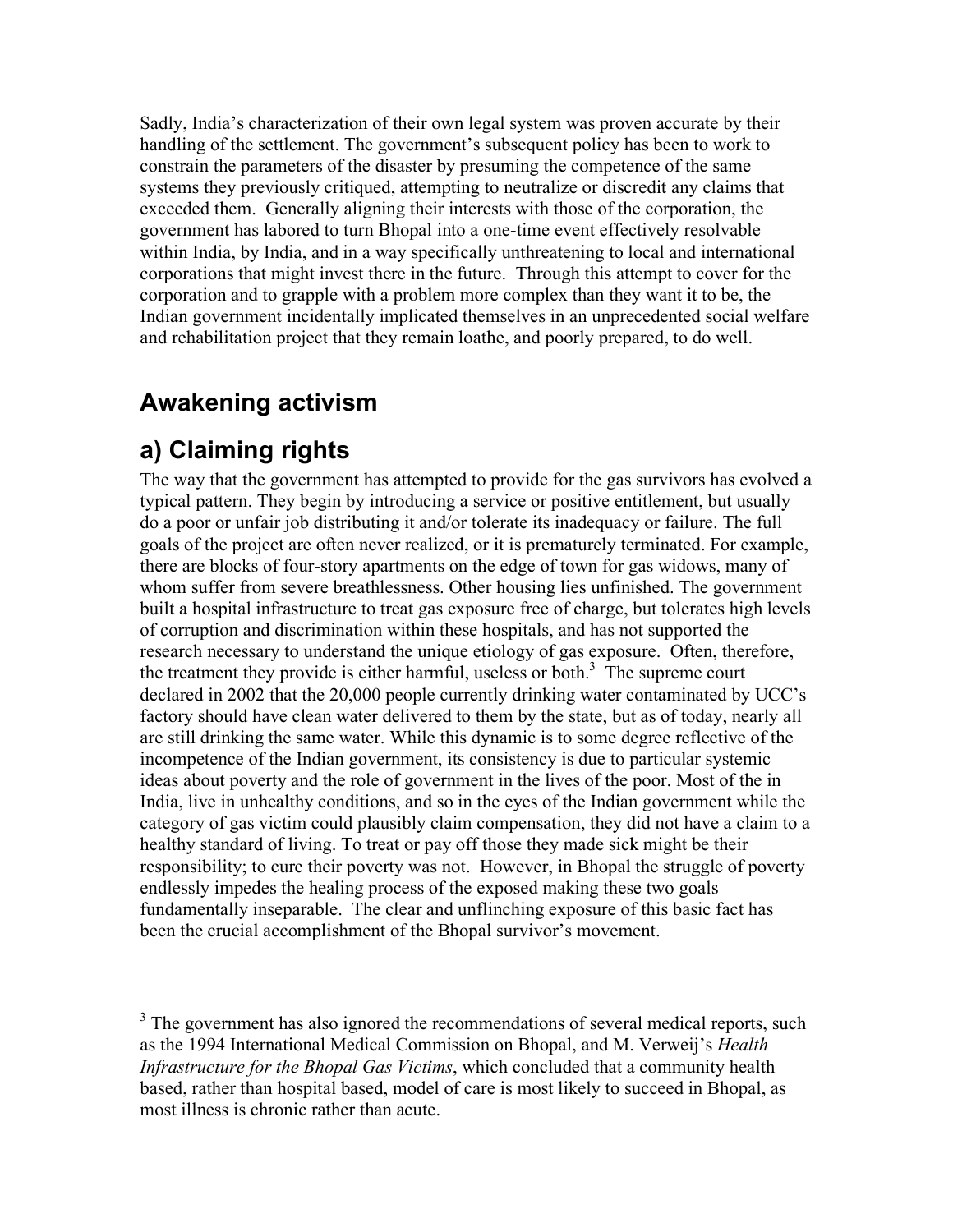Survivors' movements did not form spontaneously in the immediate aftermath of the gas disaster, but rather over time through a process of politicization framed and stimulated by precisely this insincere attitude towards rehabilitation. In 1985 the MP government created 38 income generation projects to employ gas affected women, many of whom were now sole wage earners and/or too weak to accomplish heavy manual labor. Men were not offered employment by the government, ostensibly because many of them had been driven to alcoholism by their loss, or sudden inability to provide for their families. The workshops trained women to do printing, production of leaf cups and plates, leatherwork, sewing and crafts. In 1986 the government closed the factories, claiming they were no longer necessary. Six hundred women in one facility organized and protested successfully to reopen the workshops, obtaining jobs for 2300 women. (Fortun, p.218) The organization they formed, Bhopal Gas Peedit Mahila Udhoyog Sangathan (BGPMUS) or the Bhopal Gas Affected Working Women's Union, would became the largest organization of gas survivors in Bhopal with memberships in the tens of thousands of women. (Sarangi, in Hanna, et.al. 2005)

Around the same time Champa Devi Shukla, a Hindu, and her Muslim co-worker, Rashida Bee, began to agitate for better wages and conditions at their workshop of one hundred women. This agitation led to the creation of the Bhopal Gas Peedit Mahila Stationery Karmachari Sangh – Bhopal Gas-Affected Women Stationary Employees Union (BGPMSKS).<sup>4</sup> BGPMUS and BGPMSKS, both women's movements (though in the case of BGPMUS, not female  $\text{led}^5$ ) would grow to become the core of the Bhopal the survivors' movements. Women, chosen for the governmental employment schemes on the basis of their traditional roles  $-$  i.e. the cultural taboo against women drinking alcohol – took a small step out of these roles when they began working at the factories, and an even bigger step when they began to claim their rights as workers. "Like many of India's poor" wrote Kim Fortun in her book on Bhopal advocacy "most Union women never expected to be provided for by the state in a positive sense. Nor, however, did they expect a relationship with the state by way of the negative. Insufficiency could be lived quietly. Asphyxiation could not." (Fortun, p. 255)

The income generation projects were intended as a palliative gesture rather than a transformative one, but their effect on the political sensibilities of the participants was irrevocable. In the years since, the demands of the unions expanded from labor to rehabilitation, justice, compensation, and medical care – and finally to global corporate accountability. Their tactics range: on anniversaries they burn the corporation or government in effigy; on Saturdays BGPMUS meets in a park to retell their stories and sharpen their politics; survivors have repeatedly staged effective hunger strikes; representatives have traveled to meet with UCC/Dow CEO's and trustees and deliver *jhadoos* (the simple brooms women use to sweep with, telling these men to "clean up Bhopal"). The survivors' target is usually some level of the Indian government (the point

 <sup>4</sup> Other organizations include Nirashrit Pension Bhogi Sangharsh Morcha, Bhopal ki Awaaz (Voice of Bhopal), an organization of children orphaned by the disaster.

 $<sup>5</sup>$  Although, problematizing the characterization of this group as a "women's movement"</sup> BGPMUS has a male, non-gas affected leader, a man named Abdul Jabbar.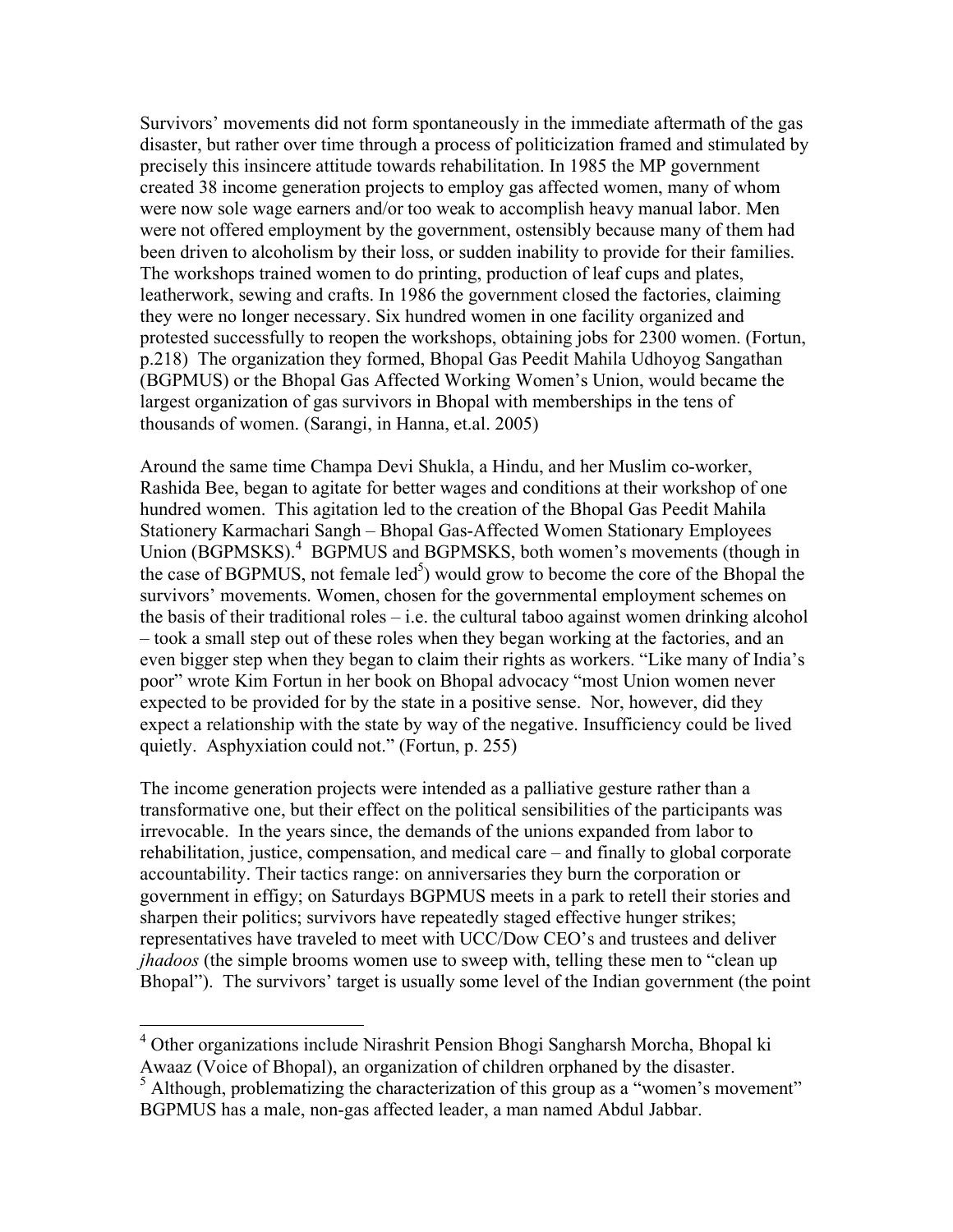of contact), but occasionally it is the liable corporation and its former CEO. After the settlement, union women boarded trains spontaneously and summarily entered and trashed Union Carbide's New Delhi offices. 6 While took time to formulate responses to the initial disaster, these groups subsequently became the driving force behind the movement to clean up the water and ground contamination in Bhopal since the early 1990's. As they began to organize, Bhopal's victims purposely relabeled themselves. They were now *survivors*.

### **b) Translating the disaster**

In 1984, the organized left had few strong bases in Bhopal. This fact, combined with the extreme poverty and low levels of education in the areas worst hit by the gas created a situation in the immediate aftermath in which most initiatives for justice and rehabilitation were spearheaded by middle-class, mostly leftist Indian activists from outside Bhopal. Generally, these activists had more in common with the government functionaries or corporate officers they were fighting against than they did with the poor and working class victims they were fighting for, which meant that miscommunication with, stereotyping of and discrimination against the victims also occasionally occurred on the side of the activists. However, these activists were fluent in the many idioms of this truly international disaster. They were capable of engaging the many levels at which Bhopal was fought - in at least two countries, with many types of expertise, against corporate, governmental and media targets, and in the languages of English, science, technology, and law.

Out of the contradictions inherent in having outsiders speak *for* the survivors, the Bhopal Group for Information and Action (BGIA) emerged. BGIA was created in 1986, as the survivor groups were forming as a volunteer organization of activists that could interpret (both literally and figuratively) between Bhopal and the rest of the world. Also, critically, BGIA labored to produce the evidence and documentation necessary to support the claims of the survivors in technical fora. In sum, BGIA has acted – though by definition, ever inadequately – to level the playing field between the survivors and their targets: the GOI, the USA, and most importantly, Dow/Carbide.

BGIA became the contact and entry point for the international activist involvement in Bhopal. International involvement dates back to the disaster: around the world people were shocked, not only by the suffering in Bhopal but also by the potential parallels to it in their own backyards. Foreign actors offered connections to a wider network, access to communication technologies, and sometimes access to audiences that have the power to effect change (i.e. pressure on Indian embassies abroad has often proved more effective than pressure on the government in India). They have worked to create alternatives to the national and international infrastructures that chronically failed to reflect the needs or realities of the Bhopal survivors. The Permanent People's Tribunal's on Industrial and

 <sup>6</sup> However, when they protested in front of Dow's Mumbai offices in 2002, they were slapped with a \$10,000 dollar lawsuit for disrupting business.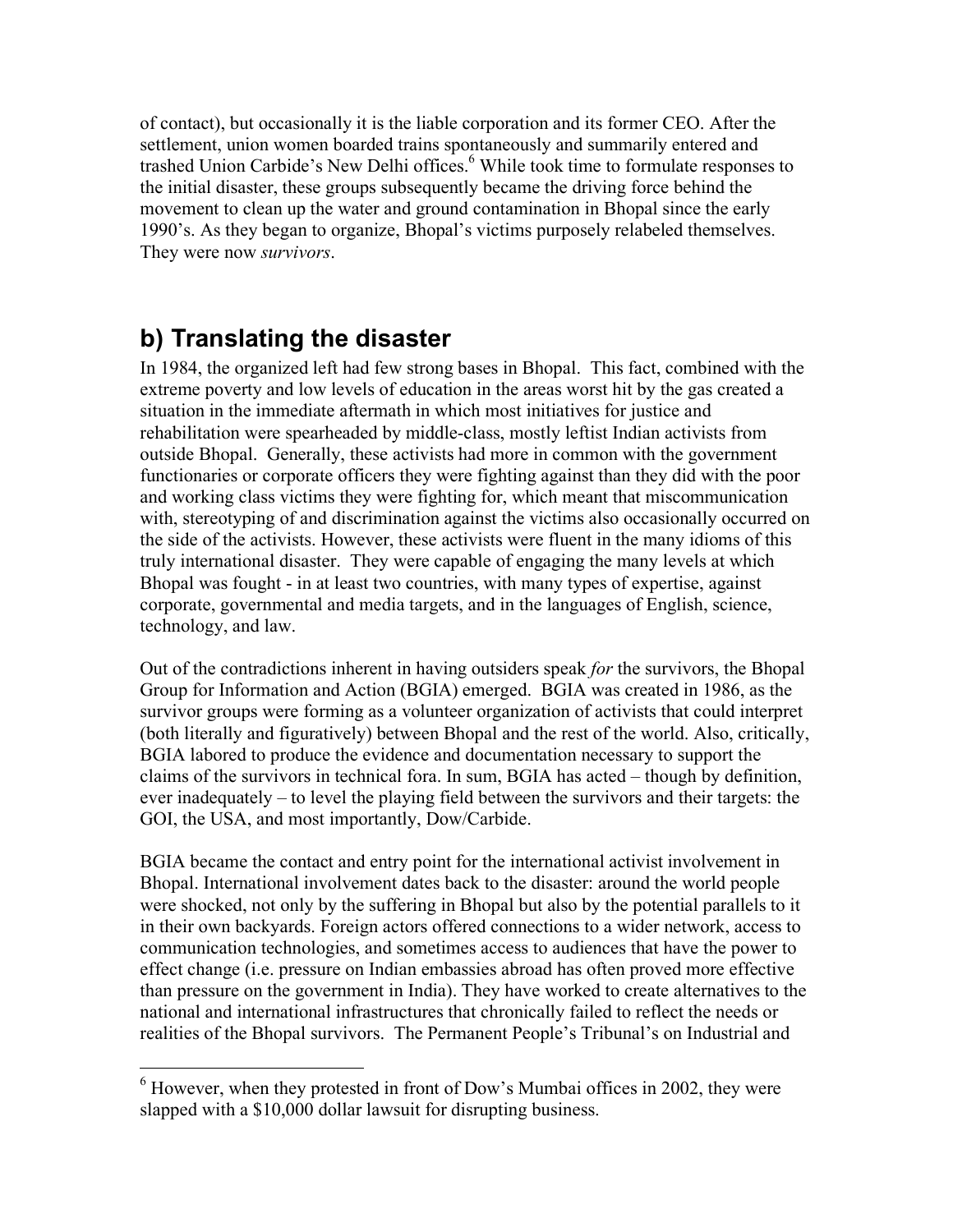Environmental Hazards and Human Rights (PPT), for example, convened in Bhopal in 1992 in an attempt to address the inadequacy of the legal response to Bhopal by calling survivors (among others) to the stands. An offshoot of the PPT, the International Medical Commission on Bhopal – a group of independent doctors who attempted to assess the scope of the damage ten years later – reflected the inattention of groups like the World Health Organization to the world's worst industrial disaster.<sup>7</sup> Finally, in response to the categorically unscientific, unsympathetic and palliative pharmaceutical treatment that survivors receive in the government hospitals, Satinath Sarangi, a BGIA activist, started the Sambhavna 8 Clinic in 1996. Sambhavna, presents alternative vision of rehabilitation – one that can provide long-term, and often chemical-free treatment (Sambhavna provides allopathy along with traditional ayurveda and yoga/pranayama -- yogic breathing – which has shown measurable effects for many symptoms of gas exposure). Also, in contrast to the professionalized, secretive work of the hospitals, Sambhavna's initiatives are fully transparent and imbedded in the community health work, research, and documentation necessary to counter the attempted erasure of the sick.

The clinic, however, despite the tangible (and eminently fundable) rehabilitative nature of its services, refuses to take money from the government, corporations, or any corporate foundations. Sambhavna is supported entirely by donations from individuals, primarily in the UK through a fundraising campaign that connects individuals donors to survivors, furthering the endless work of translation of the survivors' stories to the outside world, and simultaneously allowing the clinic to function free from the influence from the government or the particular agendas of development agencies and foundations. As Sambhavna treats more and more patients however, this raises the question of whether privately provided treatment may only replace rather than stimulate excellence in the government infrastructure. Thus far, however, Sambhavna, through their innovative care and scrupulous documentation, has begun to develop an international reputation that has begun to allow it to shine a bright and critical light on the existing care infrastructure.

The International Campaign for Justice in Bhopal (ICJB), a coalition of survivor, local and international activists, emerged in the 90's. In a refreshing inversion of the earlier history of the movement, ICJB has a survivor-led structure, in which groups and individuals abroad coordinate with four survivor groups in Bhopal (with BGPMSKS as convener). ICJB campaigns on both local – contaminated water, police brutality, court battles – and global issues. A recent and very effective ICJB campaign, "Neend Udaoo" (Drive Sleep Away) involved women from the communities banging on pots and pans

<sup>&</sup>lt;sup>7</sup> The IMCB issued their report in 1995, noting, among other things, "Bhopal's current, hospital-based delivery of health care is inappropriate for the chronic nature of the disease... It is recommended that the Indian health authorities adopt Bhopal as a priority for the implementation of their stated policy of community health-based approaches." (Reader 139) The difficulties posed by all these tasks has primarily served as a reminder that while non-governmental actors, in this case, can set models for research and treatment, they cannot, in scope, replace the role of the government, or the resources that the corporation could have used to rehabilitate Bhopal.

<sup>&</sup>lt;sup>8</sup> Sambhavna translates to "hope" or "possibility."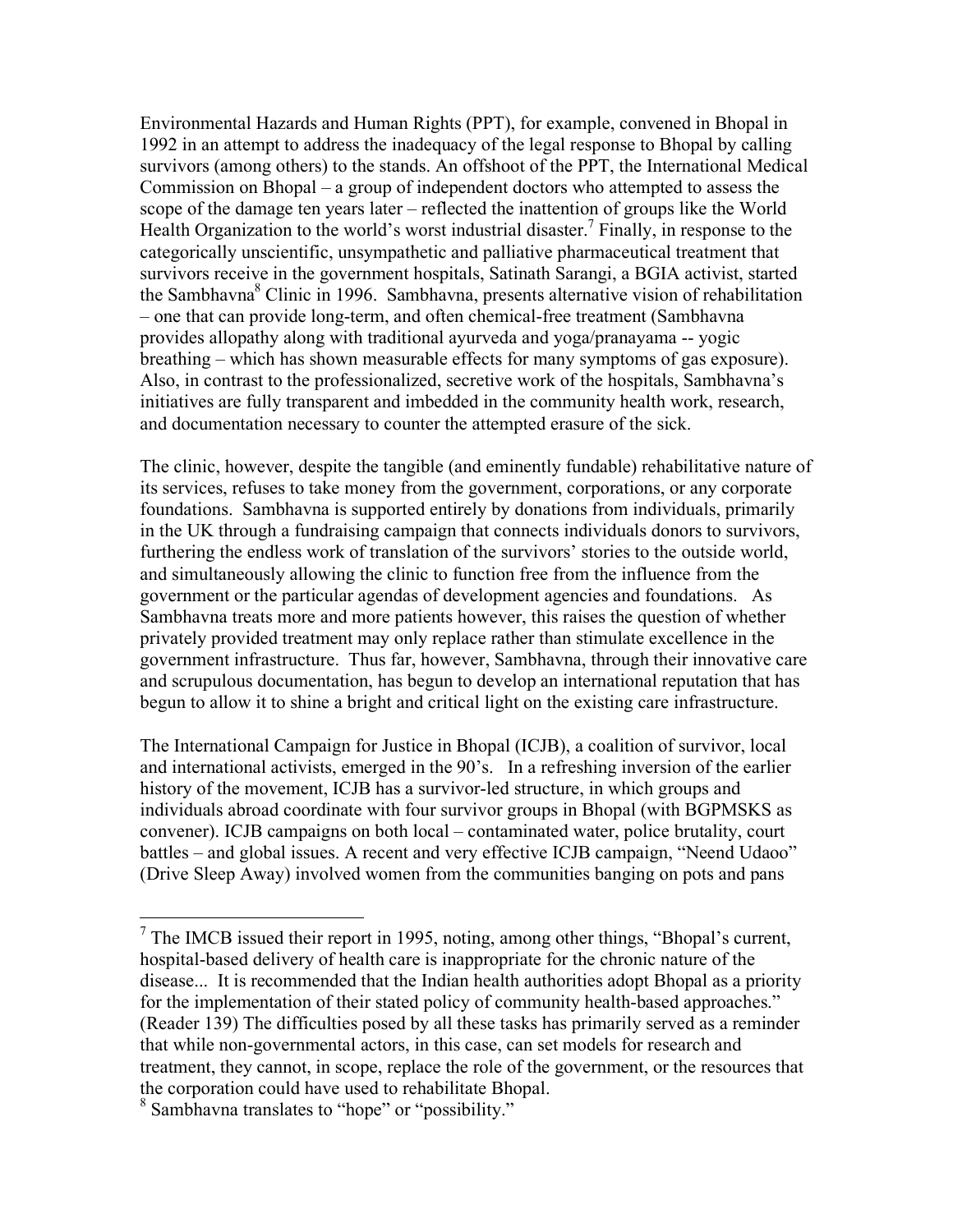outside the homes of uncooperative local officials, while international allies in other time zones awoke them with phone calls. ICJB maintains an unbending anti-corporate stance in accordance with the wishes of the survivor groups.

Finally, making "international connections" has meant different things. It has meant making connections to other grassroots and labor groups – as when several survivors toured Japan, Holland, Ireland and the USA on a "toxic tour" meeting with other affected communities – but it has also, particularly more recently, meant forging alliances with some very high profile advocacy groups, such as Greenpeace and Amnesty International. While entry into their networks has powerful and positively impacted the ability of the Bhopal campaign to reach different audiences, it has also in some cases reframed the issue differently than how the survivors frame it. Greenpeace, for example, concentrates on issues of contamination (where their work has been crucial), rather than health, justice or economic rehabilitation, to fit their "environmental" target. Similarly, Amnesty interprets Bhopal as a "human rights" issue, sometimes to the exclusion of other pressing problems. As in the case of the outside Indian activists, inherent inequalities have complicated the Bhopali's relationship to international activism. The local standard for behavior set by UCC and the personal injury lawyers who followed them to Bhopal made foreigners singularly unpopular, and for a long time it was politically impossible to accept funding from abroad, because it would be assumed that it had some connection to the corporation.

## **c) Refiguring disaster**

The gas affected have staked claims to a set of rights that are not afforded to most Indians. In writing about the attitudes of the non-gas affected Bhopalis the Delhi University professor Suroopa Mukherjee notes "I am repeatedly told 'Slums in any part of India are no different from the gas-affected *bastis*. Who drinks clean water in India? Are not most women in India anemic... if you say there are more cancers in Bhopal, maybe Bhopalis smoke more.'" (Mukherjee, in Hanna et.al eds. p.120) The second part of the governmental and corporate strategy has been to give credence to these attitudes by inhibiting research and documentation about the effects of the disaster. The corporation, for example, has refused to release their medical studies on MIC exposure, while the government prematurely wound up all twenty-four Indian Council of Medical Research (ICMR) long-term research studies on the effects of the disaster in 1994, likely as evidence of second-generation damage was emerging (despite the pleas for continuation by its primary investigator).

This sabotage of effective research and documentation by the government and the corporation in Bhopal has been paralleled internationally by a corporate PR campaign to convince the world that Bhopal is over. Over the years UCC put huge amounts of money and resources into this effort,  $9$  and then in 2001, became a fully owned subsidiary of the

<sup>&</sup>lt;sup>9</sup> Which is why, for example, while resources on the Bhopal disaster are generally scarce, a copy of the UCC propaganda film *Unraveling the Tragedy*, which blames the disaster on an errant worker, can be found at almost every public library in the United States.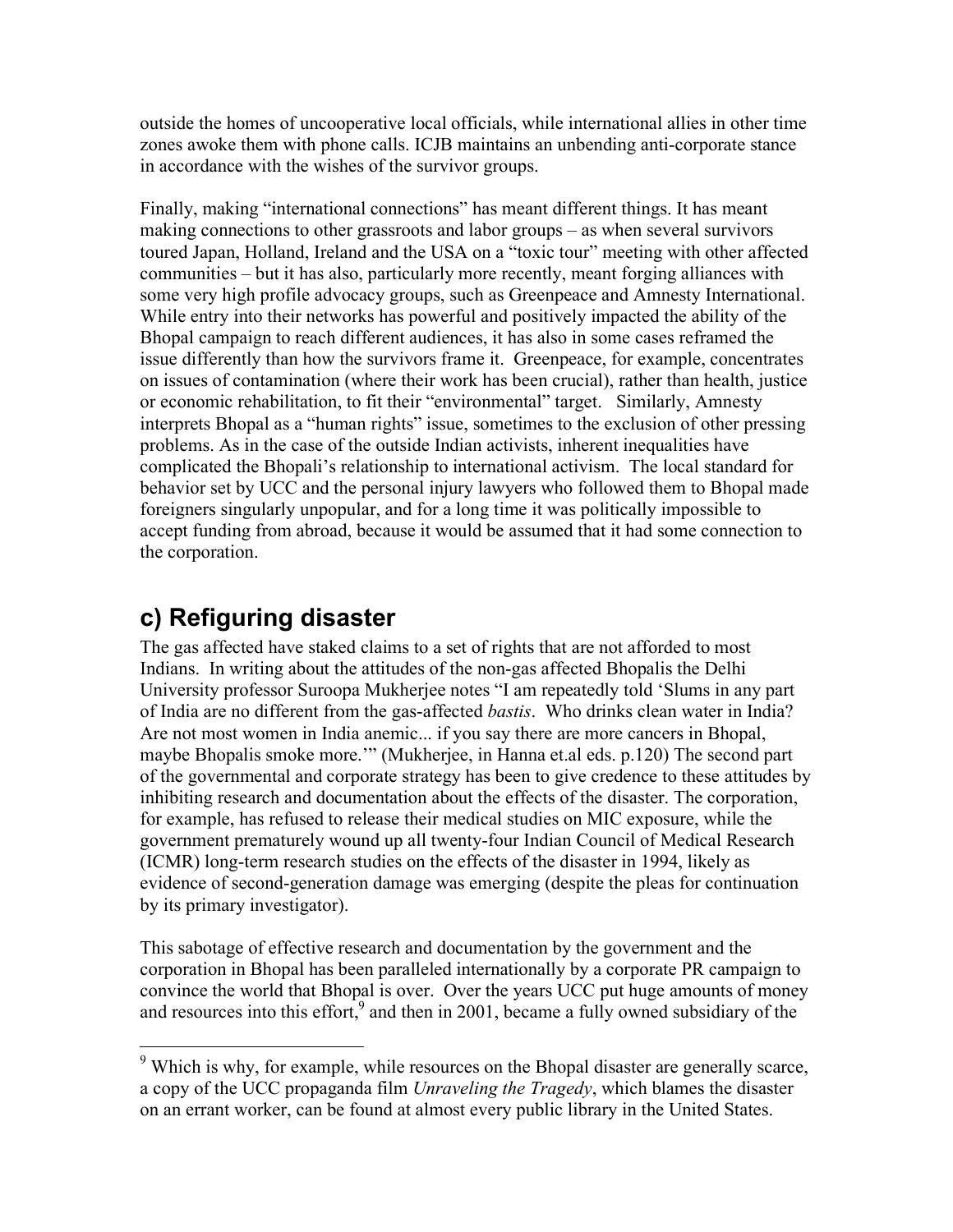Dow Chemical Company, the largest chemical company in the world. However, this did not erase UCC and Bhopal from the face of the chemical industry; rather, this merger strengthened the Bhopal movement by uniting it with a vast network of other groups victimized by Dow. Bhopalis now stood in solidarity with the Agent Orange victims of Vietnam (and US veterans), with Nemagon victims from Nicaragua or with dioxin affected communities at Dow's headquarters in Midland, Michigan, just to name a few. This has opened new frontiers for Bhopal. Lawyers, for example, have challenged Dow over Bhopal through filings at the Securities and Exchange Council, alleging that Dow misrepresented UCC's liabilities when it purchased UCC, and shareholders have introduced resolutions at the Dow annual general meeting, calling for it to resolve the Bhopal liabilities (the resolution got 6% of the vote in 2004). Activists have delivered "Bhopal water" to the homes of trustees. Finally, in two major recent victories, the Bhopal court issued a summons to Dow (who does business in India), asking why it could not present the absconder, UCC to the court. In a tangible recent victory, activist pressure motivated the Indian Oil Company (a state owned industry) to cancel a multi-million dollar technology purchase contract with Dow in the summer of 2005, on the grounds that Dow had misled them: the proprietary technology in question had not been developed by Dow, but rather by the absconder UCC. And on the  $20<sup>th</sup>$  anniversary, the media activist duo the Yes-Men impersonated Dow on the BBC international, taking full responsibility for Bhopal, causing temporary panic and lasting anxiety among shareholders and corporate officials.

This position precisely opposes the position of the survivors and activists, whose work has centered around re-framing Bhopal as an inherently continuing disaster that challenges established truisms about poverty, health, justice and the tolerated parameters of corporate behavior. Effective campaigns aside however, Bhopal remains in crisis. Initiatives like Sambhavna and the PPT can only function as examples and possibilities, they cannot replace functioning international and national structures. Obtaining justice and putting an end to the ongoing medical and economic disaster in Bhopal require major paradigm shifts that are not accomplished overnight, as the slow crescendo of Bhopal activism over nearly twenty-one years indicates. The Indian government will need to recognize the disaster as continuing and complex, and put pressure on both Dow/Carbide and the US government to provide the support and expertise necessary to begin the long process of genuine rehabilitation.

#### **Conclusion**

Bhopal is exemplary, exceptional and sadly reflected (on differing scales) in the experiences of millions of others, particularly the poor, worldwide. It is therefore crucial to understand the problems that have become explicit in the varied responses to the Bhopal gas disaster, because a sophisticated balancing of these tensions remains necessary to the conception of permanent solutions. Firstly, the inadequacy of response helped stimulate a now globalized discourse of rights within (particularly female) survivor groups, transforming their own sense of entitlements, and refocusing their resilience, savvy and rage onto global targets that embody injustice and impunity. Secondly, in attempting to surmount, under great duress, the extremity of the structural